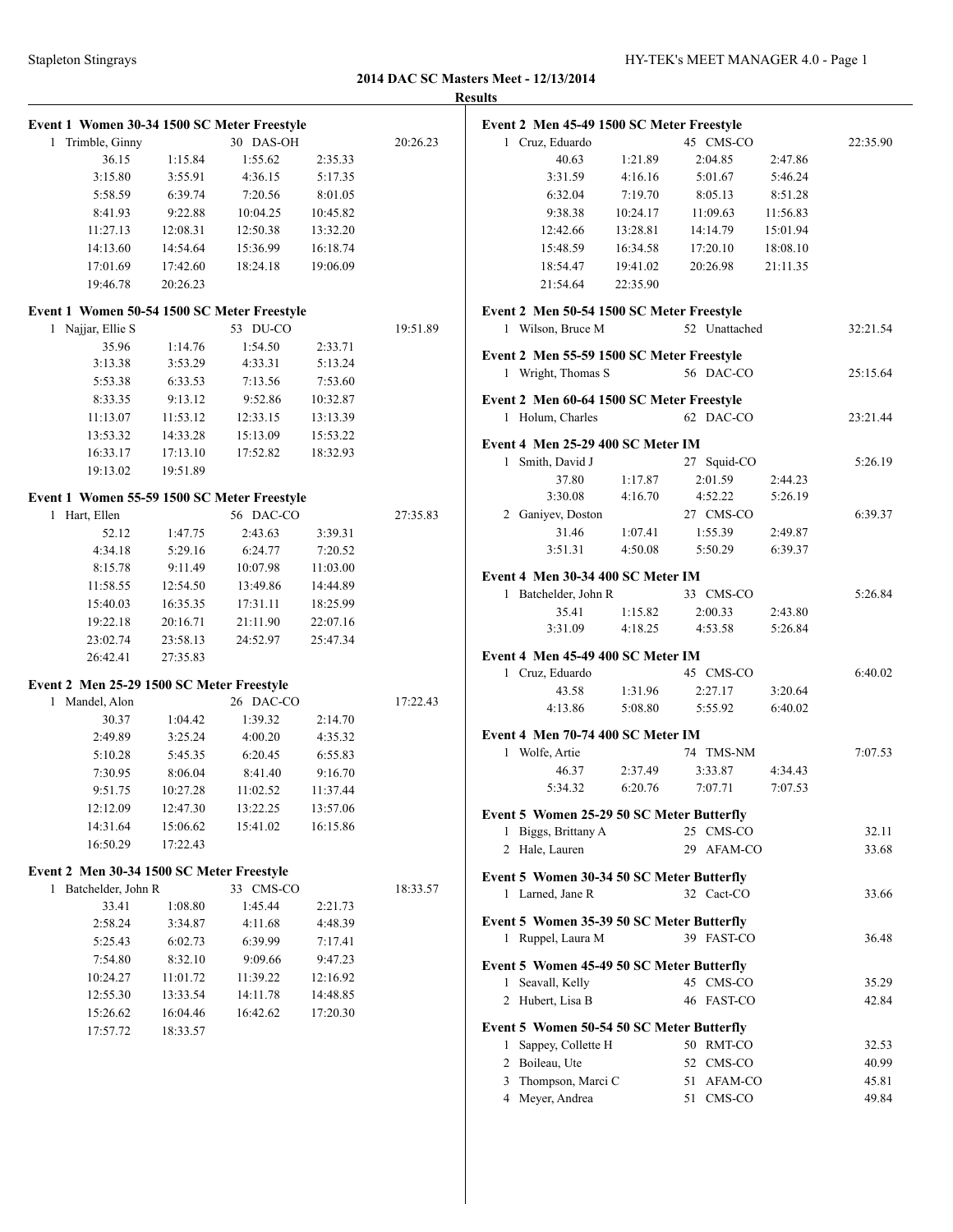|              |                                             |         |                           |         |         | <b>Results</b> |
|--------------|---------------------------------------------|---------|---------------------------|---------|---------|----------------|
|              | Event 5 Women 55-59 50 SC Meter Butterfly   |         |                           |         |         | Ev             |
|              | 1 Tatnall, Suzy C                           |         | 55 CMS-CO                 |         | 36.19   |                |
|              | Event 6 Men 18-24 50 SC Meter Butterfly     |         |                           |         |         |                |
|              | 1 Botyarov, Michael                         |         | 20 HRM-CO                 |         | 32.87   | Ev             |
|              | Event 6 Men 25-29 50 SC Meter Butterfly     |         |                           |         |         |                |
| 1            | Taylor, Dylan                               |         | 27 DU-CO                  |         | 29.13   |                |
|              | 2 Ganiyev, Doston                           |         | 27 CMS-CO                 |         | 29.56   |                |
|              | 3 Schneiter, Steve J                        |         | 28 Unattached             |         | 31.39   |                |
|              |                                             |         |                           |         |         | Ev             |
|              | Event 6 Men 30-34 50 SC Meter Butterfly     |         |                           |         |         |                |
|              | 1 Owens, Jonathon                           |         | 32 Unattached             |         | 31.85   |                |
|              | 2 Bergford, Brian                           |         | 32 THOR-CO                |         | 33.63   | Ev             |
|              | Event 6 Men 35-39 50 SC Meter Butterfly     |         |                           |         |         |                |
|              | 1 Thayer, Maurits R                         |         | 36 Cact-CO                |         | 32.12   |                |
|              | Event 6 Men 40-44 50 SC Meter Butterfly     |         |                           |         |         |                |
|              | 1 Hatch, Eric A                             |         | 40 CMS-CO                 |         | 33.52   | Ev             |
|              | 2 Farley, Michael J                         |         | 41 CMS-CO                 |         | 33.89   |                |
|              | 3 Hoftiezer, Scott                          |         | 44 DAC-CO                 |         | 34.64   |                |
|              |                                             |         |                           |         |         | Ev             |
|              | Event 6 Men 50-54 50 SC Meter Butterfly     |         |                           |         |         |                |
|              | 1 Brostuen, David A                         |         | 50 CMS-CO                 |         | 34.62   |                |
|              | 2 Leo, Mark                                 |         | 54 CMS-CO<br>54 Beegee-CO |         | 34.79   | Ev             |
|              | 3 Reetz, Eric F                             |         |                           |         | 41.81   |                |
|              | Event 6 Men 55-59 50 SC Meter Butterfly     |         |                           |         |         |                |
|              | 1 Orten, Frank T                            |         | 56 CMS-CO                 |         | 31.70   |                |
|              | 2 Hofstra, Albert                           |         | 58 RMT-CO                 |         | 40.11   | Ev             |
|              | 3 McDonough, Jim                            |         | 59 Unattached             |         | 47.51   |                |
|              | Event 6 Men 60-64 50 SC Meter Butterfly     |         |                           |         |         |                |
|              | 1 Hess, Richard W                           |         | 60 CMS-CO                 |         | 31.27   | Ev             |
|              |                                             |         |                           |         |         |                |
|              | Event 6 Men 65-69 50 SC Meter Butterfly     |         |                           |         |         |                |
|              | 1 Carney, Kent                              |         | 67 CMS-CO                 |         | 41.92   | Ev             |
|              | Event 6 Men 70-74 50 SC Meter Butterfly     |         |                           |         |         |                |
|              | 1 Molner, Ronald A                          |         | 72 CMS-CO                 |         | 41.16   |                |
|              | 2 McDanal, Steven                           |         | 71 JAM-CO                 |         | 49.19   | Ev             |
|              | Event 6 Men 75-79 50 SC Meter Butterfly     |         |                           |         |         |                |
|              | 1 Plummer, Mark A                           |         | 78 Cact-CO                |         | 1:01.73 |                |
|              |                                             |         |                           |         |         | Ev             |
|              | Event 7 Women 25-29 200 SC Meter Backstroke |         |                           |         |         |                |
|              | 1 Holman, Sara E                            |         | 28 CSST-CO                |         | 2:49.27 |                |
|              | 41.11                                       | 1:24.06 | 2:07.19                   | 2:49.27 |         | Ev             |
|              | 2 Holman, Mary E                            |         | 28 CSST-CO                |         | 2:59.29 |                |
|              | 43.31                                       | 1:28.26 | 2:14.50                   | 2:59.29 |         |                |
|              | Event 7 Women 30-34 200 SC Meter Backstroke |         |                           |         |         | Ev             |
| $\mathbf{1}$ | Trimble, Ginny                              |         | 30 DAS-OH                 |         | 2:50.99 |                |
|              | 41.29                                       | 1:26.16 | 2:09.64                   | 2:50.99 |         | Ev             |
|              | 2 Bendetto, Arianne L                       |         | 33 CMS-CO                 |         | 2:53.48 |                |
|              | 41.22                                       | 1:25.00 | 2:09.48                   | 2:53.48 |         |                |
|              | Event 7 Women 40-44 200 SC Meter Backstroke |         |                           |         |         |                |
|              | 1 Stephen, Arlene                           |         | 40 CMS-CO                 |         | 2:53.94 | Ev             |
|              | 41.50                                       | 1:25.28 | 2:09.81                   | 2:53.94 |         |                |
|              | 2 Holcomb, Katrina                          |         | 44 DAC-CO                 |         | 3:25.26 |                |
|              | 45.25                                       | 1:35.99 | 2:30.01                   | 3:25.26 |         |                |

| Event 7 Women 45-49 200 SC Meter Backstroke |                      |         |
|---------------------------------------------|----------------------|---------|
| 1 Seavall, Kelly                            | 45 CMS-CO            | 2:52.98 |
| 1:23.86<br>39.88                            | 2:09.32<br>2:52.98   |         |
| Event 7 Women 55-59 200 SC Meter Backstroke |                      |         |
| 1 Kerr, Anne J                              | 58 GAM-CO            | 3:24.85 |
| 48.41<br>1:40.76                            | 2:33.97              |         |
| 2 Hart, Ellen                               | 3:24.85<br>56 DAC-CO | 3:57.61 |
|                                             |                      |         |
| 58.21<br>1:58.99                            | 2:58.73<br>3:57.61   |         |
| Event 8 Men 30-34 200 SC Meter Backstroke   |                      |         |
| 1 Batchelder, John R                        | 33 CMS-CO            | 2:36.46 |
| 36.55<br>1:16.26                            | 1:57.37<br>2:36.46   |         |
| Event 8 Men 35-39 200 SC Meter Backstroke   |                      |         |
| 1 Caswell, Ian                              | 35 CMS-CO            | 2:25.03 |
| 1:08.94<br>33.08                            | 1:47.51<br>2:25.03   |         |
|                                             |                      |         |
| Event 8 Men 40-44 200 SC Meter Backstroke   |                      |         |
| 1 Hatch, Eric A                             | 40 CMS-CO            | 2:41.20 |
| 38.12<br>1:19.90                            | 2:02.37<br>2:41.20   |         |
| Event 8 Men 45-49 200 SC Meter Backstroke   |                      |         |
| 1 Cruz, Eduardo                             | 45 CMS-CO            | 2:46.11 |
| 40.23<br>1:22.08                            | 2:04.69<br>2:46.11   |         |
|                                             |                      |         |
| Event 8 Men 50-54 200 SC Meter Backstroke   |                      |         |
| 1 Petersen, Craig R                         | 54 DU-CO             | 2:26.53 |
| 34.95<br>1:12.05                            | 1:49.51<br>2:26.53   |         |
|                                             |                      |         |
| Event 8 Men 55-59 200 SC Meter Backstroke   |                      |         |
| 1 Brackett, Bill A                          | 56 DU-CO             | 2:37.80 |
| 35.41<br>1:13.51                            | 1:56.98<br>2:37.80   |         |
| Event 8 Men 60-64 200 SC Meter Backstroke   |                      |         |
| 1 Barrand, Mark                             | 62 DU-CO             | 2:49.60 |
| 1:22.19<br>38.88                            | 2:06.24<br>2:49.60   |         |
|                                             |                      |         |
| Event 8 Men 70-74 200 SC Meter Backstroke   |                      |         |
| 1 Wolfe, Artie                              | 74 TMS-NM            | 3:26.96 |
| 1:41.39<br>50.02                            | 2:34.67<br>3:26.96   |         |
| Event 9 Women 18-24 50 SC Meter Freestyle   |                      |         |
| 1 Popiel, Becky E                           | 24 Unattached        | 52.31   |
|                                             |                      |         |
| Event 9 Women 25-29 50 SC Meter Freestyle   |                      |         |
| Biggs, Brittany A<br>1                      | 25<br>CMS-CO         | 29.29   |
| 2 Litt, Robin                               | 28<br>CMS-CO         | 37.70   |
| Event 9 Women 30-34 50 SC Meter Freestyle   |                      |         |
| 1 Larned, Jane R                            | 32 Cact-CO           | 31.59   |
|                                             |                      |         |
| Event 9 Women 35-39 50 SC Meter Freestyle   |                      |         |
| 1 Despain, Christina F                      | 37 AM-CO             | 32.72   |
| Event 9 Women 45-49 50 SC Meter Freestyle   |                      |         |
| Seavall, Kelly<br>1                         | 45 CMS-CO            | 30.77   |
| 2 McAfee, Karolyn                           | 46 CMS-CO            | 37.60   |
| 3 Aldrete, Laura E                          | 46 RMT-CO            |         |
|                                             |                      | 39.72   |
| Event 9 Women 50-54 50 SC Meter Freestyle   |                      |         |
| 1<br>Sappey, Collette H                     | 50 RMT-CO            | 29.07   |
| 2 Butler, Debra L                           | 51<br>GAM-CO         | 33.92   |
| Boileau, Ute<br>3                           | 52 CMS-CO            | 36.10   |
| Thompson, Marci C<br>$\overline{4}$         | 51<br>AFAM-CO        | 36.78   |
|                                             |                      |         |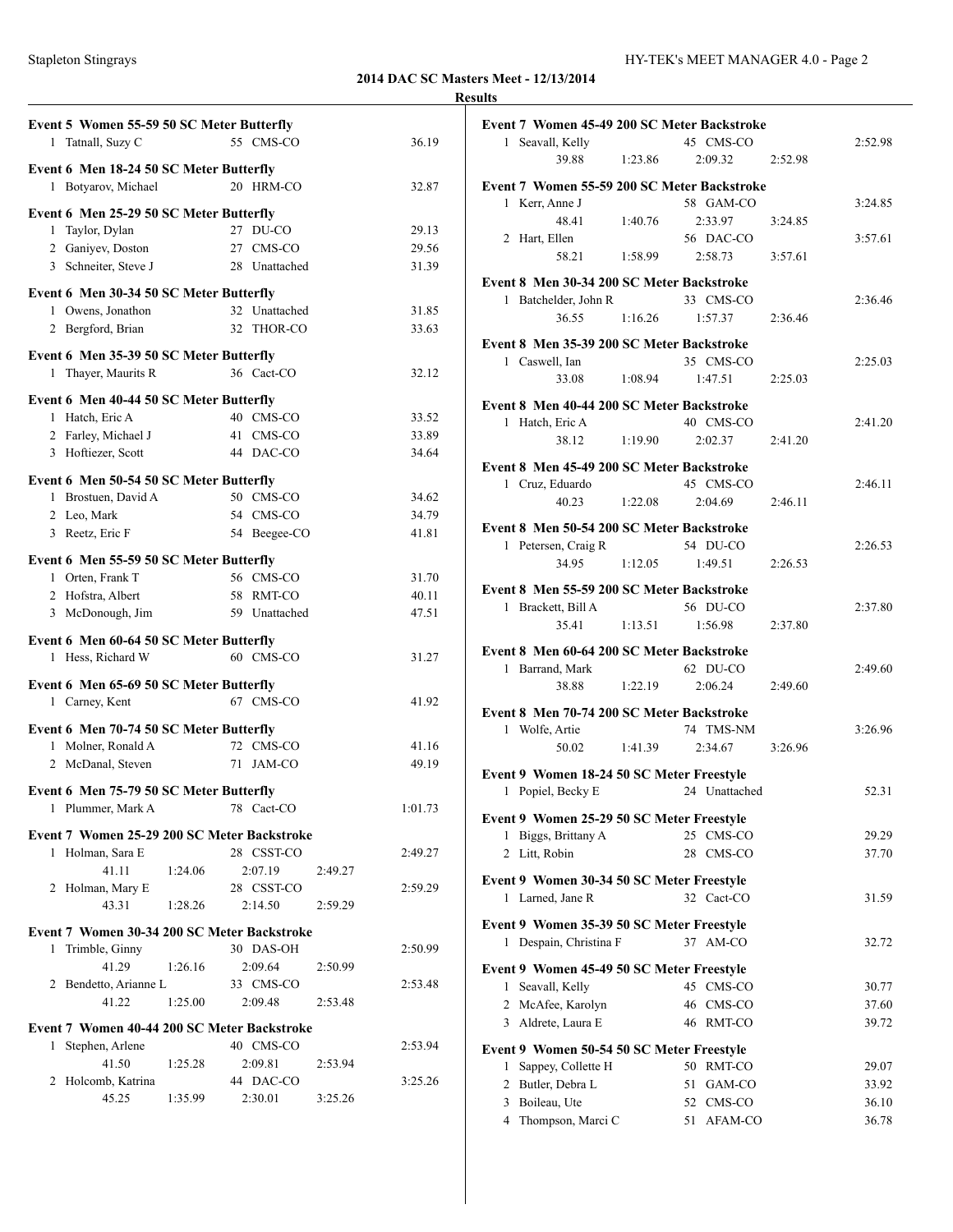### **Meet - 12/13/2014**

|   |                                                            |         |               |         | <b>2014 DAC SC Masters M</b> | <b>Results</b> |
|---|------------------------------------------------------------|---------|---------------|---------|------------------------------|----------------|
|   | (Event 9 Women 50-54 50 SC Meter Freestyle)                |         |               |         |                              |                |
|   | 5 Meyer, Andrea                                            |         | 51 CMS-CO     |         | 41.80                        | Eve            |
|   |                                                            |         |               |         |                              |                |
|   | Event 9 Women 55-59 50 SC Meter Freestyle<br>1 Hart, Ellen |         | 56 DAC-CO     |         | 42.17                        |                |
|   |                                                            |         |               |         |                              | Eve            |
|   | Event 9 Women 60-64 50 SC Meter Freestyle                  |         |               |         |                              |                |
|   | 1 Robinson, Lauren                                         |         | 61 SED-AZ     |         | 36.03                        |                |
|   | Event 10 Men 18-24 50 SC Meter Freestyle                   |         |               |         |                              | Eve            |
|   | 1 Botyarov, Michael                                        |         | 20 HRM-CO     |         | 29.28                        |                |
|   |                                                            |         |               |         |                              |                |
|   | Event 10 Men 25-29 50 SC Meter Freestyle                   |         |               |         |                              |                |
| 1 | Taylor, Dylan                                              |         | 27 DU-CO      |         | 25.67                        | Eve            |
|   | 2 Schneiter, Steve J                                       |         | 28 Unattached |         | 29.00                        |                |
|   | Event 10 Men 30-34 50 SC Meter Freestyle                   |         |               |         |                              |                |
|   | 1 Owens, Jonathon                                          |         | 32 Unattached |         | 26.98                        | Eve            |
|   | 2 Jenkins, Mark R                                          |         | 34 DAC-CO     |         | 29.21                        |                |
|   | 3 Vickland, Charles T                                      |         | 31 DAC-CO     |         | 31.34                        |                |
|   | 4 Bergford, Brian                                          |         | 32 THOR-CO    |         | 31.89                        | Eve            |
|   |                                                            |         |               |         |                              |                |
|   | Event 10 Men 35-39 50 SC Meter Freestyle                   |         |               |         |                              |                |
|   | 1 Addadi, Mehdi                                            |         | 36 DU-CO      |         | 25.14                        |                |
|   | Event 10 Men 40-44 50 SC Meter Freestyle                   |         |               |         |                              |                |
|   | 1 Farley, Michael J                                        |         | 41 CMS-CO     |         | 28.71                        |                |
|   | 2 Hoftiezer, Scott                                         |         | 44 DAC-CO     |         | 31.46                        | Eve            |
|   |                                                            |         |               |         |                              |                |
|   | Event 10 Men 45-49 50 SC Meter Freestyle                   |         | 45 AM-CO      |         | 29.03                        |                |
| 1 | Holmes, Todd                                               |         |               |         |                              | Eve            |
|   | Event 10 Men 50-54 50 SC Meter Freestyle                   |         |               |         |                              |                |
|   | 1 Piccolotti, Sam                                          |         | 50 CMS-CO     |         | 28.70                        |                |
|   | 2 Boileau, Mike                                            |         | 53 CMS-CO     |         | 28.71                        |                |
|   | 3 Leo, Mark                                                |         | 54 CMS-CO     |         | 30.59                        | Eve            |
|   | 4 Reetz, Eric F                                            |         | 54 Beegee-CO  |         | 37.29                        |                |
|   | Event 10 Men 55-59 50 SC Meter Freestyle                   |         |               |         |                              |                |
|   | 1 Orten, Frank T                                           |         | 56 CMS-CO     |         | 27.62                        |                |
|   | 2 Jenkins, William K                                       |         | 57 DAC-CO     |         | 33.35                        |                |
|   | 3 Hofstra, Albert                                          |         | 58 RMT-CO     |         | 33.77                        |                |
|   | 4 Cattles, Steve                                           |         | 55 Beegee-CO  |         | 54.69                        |                |
|   |                                                            |         |               |         |                              | Eve            |
|   | Event 10 Men 70-74 50 SC Meter Freestyle                   |         |               |         |                              |                |
|   | 1 Molner, Ronald A                                         |         | 72 CMS-CO     |         | 36.13                        |                |
|   | Event 10 Men 75-79 50 SC Meter Freestyle                   |         |               |         |                              |                |
|   | 1 Plummer, Mark A                                          |         | 78 Cact-CO    |         | 43.58                        |                |
|   |                                                            |         |               |         |                              |                |
|   | Event 12 Men 25-29 200 SC Meter Breaststroke               |         |               |         |                              |                |
|   | 1 Ganiyev, Doston                                          |         | 27 CMS-CO     |         | 2:57.63                      | Eve            |
|   | 41.22                                                      | 1:25.54 | 2:11.26       | 2:57.63 |                              |                |
|   | 2 Smith, David J                                           |         | 27 Squid-CO   |         | 3:05.13                      |                |
|   | 43.18                                                      | 1:30.06 | 2:17.15       | 3:05.13 |                              |                |
|   | Event 12 Men 45-49 200 SC Meter Breaststroke               |         |               |         |                              | Eve            |
| 1 | Jimenez, Ignacio                                           |         | 49 CMS-CO     |         | 2:40.87                      |                |
|   | 36.79                                                      | 1:17.35 | 1:58.88       | 2:40.87 |                              |                |
|   | 2 Grotke, Greg                                             |         | 46 DAC-CO     |         | 2:50.18                      | Eve            |

37.90 1:19.33 2:03.00 2:50.18

|              | Event 12 Men 50-54 200 SC Meter Breaststroke |         |                          |         |         |
|--------------|----------------------------------------------|---------|--------------------------|---------|---------|
|              | 1 Coveney, Christopher M                     |         | 52 Lms-CO                |         | 2:32.58 |
|              | 33.65                                        | 1:11.78 | 1:51.37                  | 2:32.58 |         |
|              |                                              |         |                          |         |         |
|              | Event 12 Men 60-64 200 SC Meter Breaststroke |         |                          |         |         |
|              | 1 Waterbury, Stuart S                        |         | 61 CMS-CO                |         | 2:49.04 |
|              | 37.70                                        | 1:19.74 | 2:03.89                  | 2:49.04 |         |
|              | Event 12 Men 80-84 200 SC Meter Breaststroke |         |                          |         |         |
|              | 1 Patten, Bob W                              |         | 80 DAC-CO                |         | 4:07.10 |
|              | 58.18                                        | 2:01.35 | 3:04.27                  | 4:07.10 |         |
|              | Event 13 Women 30-34 100 SC Meter Butterfly  |         |                          |         |         |
|              | 1 Trimble, Ginny                             |         | 30 DAS-OH                |         | 1:18.56 |
|              | 36.59                                        | 1:18.56 |                          |         |         |
|              |                                              |         |                          |         |         |
|              | Event 13 Women 50-54 100 SC Meter Butterfly  |         |                          |         |         |
|              | 1 Meyer, Andrea                              |         | 51 CMS-CO                |         | 1:58.38 |
|              | 52.45                                        | 1:58.38 |                          |         |         |
|              | Event 14 Men 35-39 100 SC Meter Butterfly    |         |                          |         |         |
|              | 1 Caswell, Ian                               |         | 35 CMS-CO                |         | 1:08.34 |
|              | 31.88                                        | 1:08.34 |                          |         |         |
|              | 2 Thayer, Maurits R                          |         | 36 Cact-CO               |         | 1:17.08 |
|              | 33.19                                        | 1:17.08 |                          |         |         |
|              | Event 14 Men 45-49 100 SC Meter Butterfly    |         |                          |         |         |
|              | 1 Cruz, Eduardo                              |         | 45 CMS-CO                |         | 1:19.82 |
|              | 38.19                                        | 1:19.82 |                          |         |         |
|              |                                              |         |                          |         |         |
|              | Event 14 Men 70-74 100 SC Meter Butterfly    |         | 74 TMS-NM                |         |         |
|              | 1 Wolfe, Artie<br>45.99                      | 1:38.33 |                          |         | 1:38.33 |
|              |                                              |         |                          |         |         |
|              | Event 15 Women 25-29 200 SC Meter Freestyle  |         |                          |         |         |
| 1            | Hale, Lauren                                 |         | 29 AFAM-CO               |         | 2:22.41 |
|              | 32.73                                        | 1:07.96 | 1:45.04                  | 2:22.41 |         |
|              | 2 Holman, Mary E                             |         | 28 CSST-CO               |         | 2:31.13 |
|              | 35.26                                        | 1:13.82 | 1:53.08                  | 2:31.13 |         |
|              | 3 Holman, Sara E                             |         | 28 CSST-CO               |         | 2:32.26 |
|              | 35.89                                        | 1:14.51 | 1:53.70                  | 2:32.26 |         |
|              | Event 15 Women 45-49 200 SC Meter Freestyle  |         |                          |         |         |
|              | Seavall, Kelly                               |         |                          |         |         |
| 1            |                                              |         | 45 CMS-CO                |         | 2:26.38 |
|              | 33.87                                        | 1:10.54 | 1:48.38                  | 2:26.38 |         |
|              | 2 McAfee, Karolyn                            |         | 46 CMS-CO                |         | 2:43.49 |
|              | 38.19                                        | 1:19.17 | 2:01.27                  | 2:43.49 |         |
| 3            | Hubert, Lisa B                               |         | 46 FAST-CO               |         | 2:56.90 |
|              | 40.80                                        | 1:25.03 | 2:11.50                  | 2:56.90 |         |
|              | Event 15 Women 55-59 200 SC Meter Freestyle  |         |                          |         |         |
| 1            | Tatnall, Suzy C                              |         | 55 CMS-CO                |         | 2:33.10 |
|              | 34.95                                        | 1:13.07 | 1:53.04                  | 2:33.10 |         |
|              |                                              |         |                          |         |         |
|              | Event 16 Men 18-24 200 SC Meter Freestyle    |         |                          |         |         |
|              | 1 Botyarov, Michael                          |         | 20 HRM-CO                |         | 2:23.37 |
|              | 32.79                                        | 1:09.77 | 1:48.84                  | 2:23.37 |         |
|              | Event 16 Men 30-34 200 SC Meter Freestyle    |         |                          |         |         |
| $\mathbf{1}$ | Girard, Alex J                               |         | 32 Squid-CO              |         | 2:04.88 |
|              | 30.84                                        | 1:01.85 | 1:33.42                  | 2:04.88 |         |
|              | 2 Owens, Jonathon<br>31.09                   | 1:05.32 | 32 Unattached<br>1:42.94 | 2:21.97 | 2:21.97 |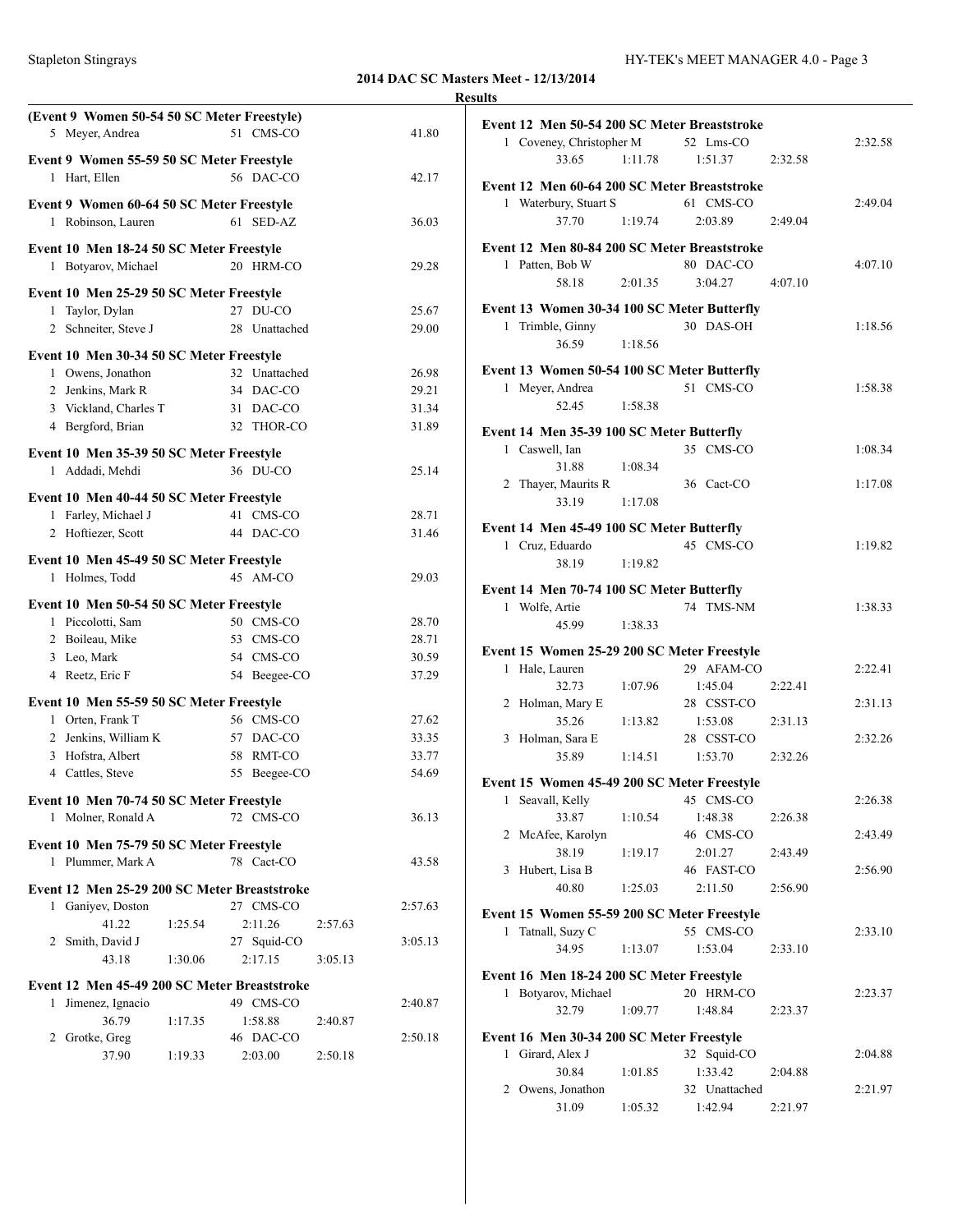| (Event 16 Men 30-34 200 SC Meter Freestyle)                 |         |               |         |         |
|-------------------------------------------------------------|---------|---------------|---------|---------|
| 3 Jenkins, Mark R                                           |         | 34 DAC-CO     |         | 2:32.95 |
| 35.45                                                       | 1:14.91 | 1:54.65       | 2:32.95 |         |
| 4 Vickland, Charles T                                       |         | 31 DAC-CO     |         | 2:40.68 |
| 39.24                                                       | 1:20.79 | 2:01.80       | 2:40.68 |         |
| Event 16 Men 35-39 200 SC Meter Freestyle                   |         |               |         |         |
| 1 Addadi, Mehdi                                             |         | 36 DU-CO      |         | 2:11.10 |
| 30.68                                                       | 1:02.82 | 1:36.04       | 2:11.10 |         |
|                                                             |         |               |         |         |
| Event 16 Men 40-44 200 SC Meter Freestyle                   |         |               |         |         |
| 1 Hatch, Eric A                                             |         | 40 CMS-CO     |         | 2:27.30 |
| 34.87                                                       | 1:12.82 | 1:50.72       | 2:27.30 |         |
| 2 Hoftiezer, Scott                                          |         | 44 DAC-CO     |         | 2:35.35 |
| 38.25                                                       | 1:17.93 | 1:56.20       | 2:35.35 |         |
| 3 Farley, Michael J                                         |         | 41 CMS-CO     |         | 2:39.13 |
| 36.52                                                       | 1:17.30 | 1:59.53       | 2:39.13 |         |
| 4 Cowan, Robert N                                           |         | 42 Cact-CO    |         | 2:46.32 |
| 38.99                                                       | 1:21.52 | 2:04.70       | 2:46.32 |         |
| Event 16 Men 45-49 200 SC Meter Freestyle                   |         |               |         |         |
| 1 Holmes, Todd                                              |         | 45 AM-CO      |         | 2:26.94 |
| 34.82                                                       | 1:12.48 | 1:50.43       | 2:26.94 |         |
|                                                             |         |               |         |         |
| Event 16 Men 50-54 200 SC Meter Freestyle                   |         |               |         |         |
| 1 Petersen, Craig R                                         |         | 54 DU-CO      |         | 2:12.07 |
| 31.05                                                       | 1:04.55 | 1:38.63       | 2:12.07 |         |
| 2 Toomey, Tom                                               |         | 53 Unattached |         | 2:39.28 |
| 36.71                                                       | 1:16.30 | 1:58.59       | 2:39.28 |         |
| Event 16 Men 55-59 200 SC Meter Freestyle                   |         |               |         |         |
| 1 Orten, Frank T                                            |         | 56 CMS-CO     |         | 2:24.47 |
| 33.08                                                       | 1:08.91 | 1:46.32       | 2:24.47 |         |
| 2 Jenkins, William K                                        |         | 57 DAC-CO     |         | 2:50.11 |
| 40.03                                                       | 1:23.08 | 2:07.48       | 2:50.11 |         |
|                                                             |         |               |         |         |
| Event 16 Men 65-69 200 SC Meter Freestyle<br>1 Carney, Kent |         | 67 CMS-CO     |         | 2:50.68 |
| 39.41                                                       | 1:23.42 | 2:08.99       | 2:50.68 |         |
|                                                             |         |               |         |         |
| Event 17 Women 25-29 100 SC Meter Backstroke                |         |               |         |         |
| Hale, Lauren<br>1.                                          |         | 29 AFAM-CO    |         | 1:16.56 |
| 38.43                                                       | 1:16.56 |               |         |         |
| Event 17 Women 30-34 100 SC Meter Backstroke                |         |               |         |         |
| 1 Bendetto, Arianne L                                       |         | 33 CMS-CO     |         | 1:21.09 |
| 38.77                                                       | 1:21.09 |               |         |         |
|                                                             |         |               |         |         |
| Event 17 Women 40-44 100 SC Meter Backstroke                |         |               |         |         |
| 1 Holcomb, Katrina                                          |         | 44 DAC-CO     |         | 1:33.23 |
| 45.42                                                       | 1:33.23 |               |         |         |
| Event 17 Women 45-49 100 SC Meter Backstroke                |         |               |         |         |
| 1 Seavall, Kelly                                            |         | 45 CMS-CO     |         | 1:19.61 |
| 38.50                                                       | 1:19.61 |               |         |         |
|                                                             |         |               |         |         |
| Event 17 Women 50-54 100 SC Meter Backstroke                |         |               |         |         |
| 1 Sappey, Collette H                                        |         | 50 RMT-CO     |         | 1:14.49 |
| 37.16                                                       | 1:14.49 |               |         |         |
| Event 17 Women 55-59 100 SC Meter Backstroke                |         |               |         |         |
| 1 Kerr, Anne J                                              |         | 58 GAM-CO     |         | 1:32.75 |
| 45.53                                                       | 1:32.75 |               |         |         |

| <b>Results</b>                             |                                                |
|--------------------------------------------|------------------------------------------------|
| 2 Hart, Ellen<br>53.78<br>1:51.04          | 56 DAC-CO<br>1:51.04                           |
| Event 18 Men 35-39 100 SC Meter Backstroke |                                                |
| 1 Caswell, Ian<br>31.38                    | 35 CMS-CO<br>1:05.55                           |
| 1:05.55<br>2 Addadi, Mehdi                 | 36 DU-CO<br>1:09.04                            |
| 33.30<br>1:09.04                           |                                                |
| Event 18 Men 50-54 100 SC Meter Backstroke | 53 CMS-CO                                      |
| 1 Boileau, Mike<br>36.41<br>1:13.65        | 1:13.65                                        |
| Event 18 Men 55-59 100 SC Meter Backstroke |                                                |
| 1 McDonough, Jim                           | 59 Unattached<br>1:47.80                       |
| 51.64<br>1:47.80                           |                                                |
| Event 18 Men 70-74 100 SC Meter Backstroke |                                                |
| 1 McDanal, Steven                          | 71 JAM-CO<br>2:06.05                           |
| 59.87<br>2:06.05                           |                                                |
| Event 18 Men 75-79 100 SC Meter Backstroke |                                                |
| 1 Plummer, Mark A<br>1:05.13<br>2:14.49    | 78 Cact-CO<br>2:14.49                          |
|                                            |                                                |
| Event 19 Women 25-29 200 SC Meter IM       |                                                |
| 1 Biggs, Brittany A<br>35.23<br>1:18.85    | 25 CMS-CO<br>2:50.13<br>2:08.27<br>2:50.13     |
| 2 Holman, Sara E                           | 28 CSST-CO<br>2:58.31                          |
| 41.16<br>1:25.20                           | 2:20.93<br>2:58.31                             |
| 3 Holman, Mary E                           | 28 CSST-CO<br>3:01.91                          |
| 43.41<br>1:30.81                           | 2:23.68<br>3:01.91                             |
| Event 19 Women 40-44 200 SC Meter IM       |                                                |
| 1 Stephen, Arlene                          | 40 CMS-CO<br>2:52.57                           |
| 38.95<br>1:22.34                           | 2:52.57<br>2:13.12                             |
| Event 19 Women 45-49 200 SC Meter IM       |                                                |
| 1 Hubert, Lisa B                           | 46 FAST-CO<br>3:20.88                          |
| 45.60<br>1:36.00                           | 2:34.46<br>3:20.88                             |
| Event 19 Women 50-54 200 SC Meter IM       |                                                |
| 1 Thompson, Marci C                        | 51 AFAM-CO<br>3:55.62                          |
| 1:51.47<br>50.28                           | 3:55.62<br>3:03.59                             |
| Event 20 Men 25-29 200 SC Meter IM         |                                                |
| Smith, David J<br>$\mathbf{1}$             | 27 Squid-CO<br>2:35.54                         |
| 33.84<br>1:14.23                           | 2:01.09<br>2:35.54                             |
| 2 Schneiter, Steve J<br>34.35<br>1:21.60   | 28 Unattached<br>2:50.77<br>2:11.56<br>2:50.77 |
|                                            |                                                |
| Event 20 Men 50-54 200 SC Meter IM         |                                                |
| 1 Brostuen, David A<br>37.03<br>1:26.26    | 50 CMS-CO<br>2:55.86<br>2:14.30<br>2:55.86     |
|                                            |                                                |
| <b>Event 20 Men 55-59 200 SC Meter IM</b>  |                                                |
| 1 McDonough, Jim<br>51.13<br>1:53.47       | 59 Unattached<br>3:59.63<br>3:05.98<br>3:59.63 |
|                                            |                                                |
| Event 20 Men 65-69 200 SC Meter IM         |                                                |
| 1 Burson, Bill<br>46.31<br>1:40.49         | 69 Cact-CO<br>3:26.23<br>2:40.11<br>3:26.23    |
|                                            |                                                |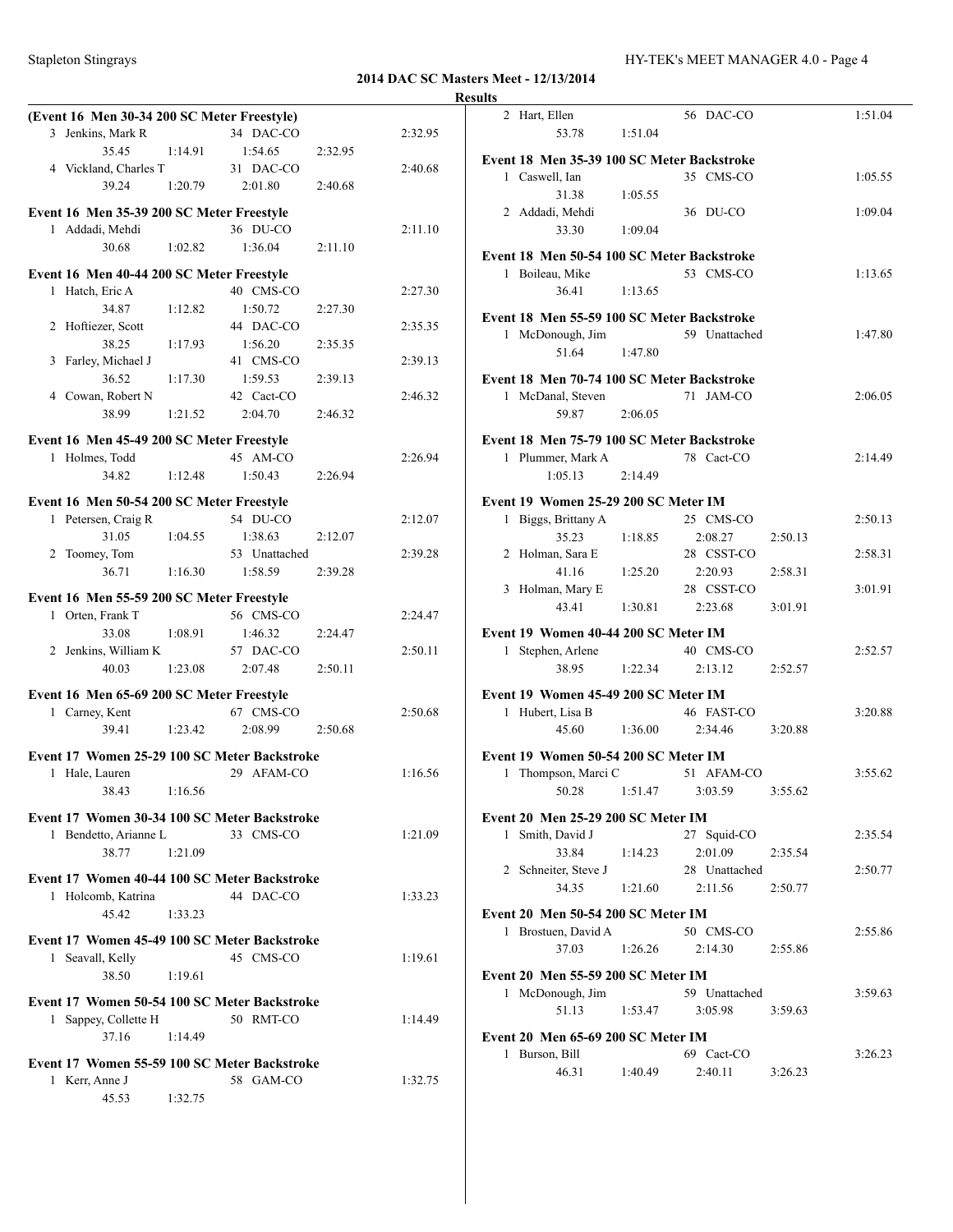### **2014 DAC SC Masters Meet - 12/13/2014 Results**

| <b>Event 20 Men 70-74 200 SC Meter IM</b>                          |         |                           |         |             |
|--------------------------------------------------------------------|---------|---------------------------|---------|-------------|
| 1 Wolfe, Artie                                                     |         | 74 TMS-NM                 |         | 3:18.94     |
| 44.03                                                              | 1:37.29 | 2:33.93                   | 3:18.94 |             |
| 2 Molner, Ronald A                                                 |         | 72 CMS-CO                 |         | 3:19.66     |
| 44.14                                                              | 1:33.16 | 2:33.64                   | 3:19.66 |             |
| Event 21 Women 25-29 50 SC Meter Breaststroke                      |         |                           |         |             |
| 1 Litt, Robin                                                      |         | 28 CMS-CO                 |         | 43.79       |
| Event 21 Women 30-34 50 SC Meter Breaststroke                      |         |                           |         |             |
| 1 Trimble, Ginny                                                   |         | 30 DAS-OH                 |         | 41.66       |
| 2 Bendetto, Arianne L                                              |         | 33 CMS-CO                 |         | 44.54       |
|                                                                    |         |                           |         |             |
| Event 21 Women 35-39 50 SC Meter Breaststroke<br>1 Ruppel, Laura M |         | 39 FAST-CO                |         | 42.12       |
|                                                                    |         |                           |         |             |
| Event 21 Women 45-49 50 SC Meter Breaststroke                      |         |                           |         |             |
| 1 Aldrete, Laura E                                                 |         | 46 RMT-CO                 |         | 52.32       |
| Event 21 Women 50-54 50 SC Meter Breaststroke                      |         |                           |         |             |
| 1 Boileau, Ute                                                     |         | 52 CMS-CO                 |         | 56.07       |
| 2 Meyer, Andrea                                                    |         | 51 CMS-CO                 |         | 58.59       |
| Event 22 Men 25-29 50 SC Meter Breaststroke                        |         |                           |         |             |
| 1 Ganiyev, Doston                                                  |         | 27 CMS-CO                 |         | 35.07       |
| 2 Schneiter, Steve J                                               |         | 28 Unattached             |         | 40.71       |
|                                                                    |         |                           |         |             |
| Event 22 Men 30-34 50 SC Meter Breaststroke                        |         |                           |         |             |
| 1 Bergford, Brian                                                  |         | 32 THOR-CO                |         | 39.36       |
| Event 22 Men 40-44 50 SC Meter Breaststroke                        |         |                           |         |             |
| 1 Cowan, Robert N                                                  |         | 42 Cact-CO                |         | 47.99       |
| Event 22 Men 45-49 50 SC Meter Breaststroke                        |         |                           |         |             |
| 1 Grotke, Greg                                                     |         | 46 DAC-CO                 |         | 33.72       |
| 2 Holmes, Todd                                                     |         | 45 AM-CO                  |         | 37.55       |
| 3 Cruz, Eduardo                                                    |         | 45 CMS-CO                 |         | 39.21       |
| Event 22 Men 50-54 50 SC Meter Breaststroke                        |         |                           |         |             |
| 1 Coveney, Christopher M                                           |         | 52 Lms-CO                 |         | 32.37       |
| 2 Piccolotti, Sam                                                  |         | 50 CMS-CO                 |         | 36.21       |
| 3 Leo, Mark                                                        |         | 54 CMS-CO                 |         | 39.66       |
|                                                                    |         |                           |         |             |
| Event 22 Men 55-59 50 SC Meter Breaststroke                        |         |                           |         |             |
| 1 Hofstra, Albert<br>--- Cattles, Steve                            |         | 58 RMT-CO<br>55 Beegee-CO |         | 42.70<br>DQ |
|                                                                    |         |                           |         |             |
| Event 22 Men 60-64 50 SC Meter Breaststroke                        |         |                           |         |             |
| 1 Waterbury, Stuart S                                              |         | 61 CMS-CO                 |         | 33.81       |
| 2 Hess, Richard W                                                  |         | 60 CMS-CO                 |         | 39.01       |
| Event 22 Men 80-84 50 SC Meter Breaststroke                        |         |                           |         |             |
| 1 Patten, Bob W                                                    |         | 80 DAC-CO                 |         | 49.39       |
| Event 23 Women 25-29 100 SC Meter Freestyle                        |         |                           |         |             |
| 1 Biggs, Brittany A                                                |         | 25 CMS-CO                 |         | 1:03.67     |
| 29.88                                                              | 1:03.67 |                           |         |             |
| 2 Hale, Lauren                                                     |         | 29 AFAM-CO                |         | 1:07.45     |
| 33.03                                                              | 1:07.45 |                           |         |             |
| Event 23 Women 30-34 100 SC Meter Freestyle                        |         |                           |         |             |
| 1 Larned, Jane R                                                   |         | 32 Cact-CO                |         | 1:12.81     |
| 34.05                                                              | 1:12.81 |                           |         |             |
|                                                                    |         |                           |         |             |

|   | Event 23 Women 35-39 100 SC Meter Freestyle |         |    |               |         |
|---|---------------------------------------------|---------|----|---------------|---------|
|   | 1 Despain, Christina F<br>36.12             | 1:14.71 |    | 37 AM-CO      | 1:14.71 |
|   | Event 23 Women 45-49 100 SC Meter Freestyle |         |    |               |         |
|   | 1 Hubert, Lisa B                            |         |    | 46 FAST-CO    | 1:22.83 |
|   | 40.47                                       | 1:22.83 |    |               |         |
|   |                                             |         |    |               |         |
|   | Event 23 Women 50-54 100 SC Meter Freestyle |         |    |               |         |
|   | 1 Butler, Debra L                           |         |    | 51 GAM-CO     | 1:16.29 |
|   | 36.58                                       | 1:16.29 |    |               |         |
|   | 2 Thompson, Marci C                         |         |    | 51 AFAM-CO    | 1:23.87 |
|   | 40.39                                       | 1:23.87 |    |               |         |
|   |                                             |         |    |               |         |
|   | Event 23 Women 55-59 100 SC Meter Freestyle |         |    | 56 DAC-CO     | 1:33.53 |
|   | 1 Hart, Ellen                               |         |    |               |         |
|   | 45.64                                       | 1:33.53 |    |               |         |
|   | Event 23 Women 60-64 100 SC Meter Freestyle |         |    |               |         |
|   | 1 Robinson, Lauren                          |         |    | 61 SED-AZ     | 1:21.64 |
|   | 39.73                                       | 1:21.64 |    |               |         |
|   |                                             |         |    |               |         |
|   | Event 24 Men 18-24 100 SC Meter Freestyle   |         |    |               |         |
|   | 1 Botyarov, Michael                         |         |    | 20 HRM-CO     | 1:03.63 |
|   | 30.91                                       | 1:03.63 |    |               |         |
|   | Event 24 Men 25-29 100 SC Meter Freestyle   |         |    |               |         |
|   | 1 Taylor, Dylan                             |         |    | 27 DU-CO      | 58.40   |
|   | 28.67                                       | 58.40   |    |               |         |
|   |                                             |         |    |               |         |
|   | Event 24 Men 30-34 100 SC Meter Freestyle   |         |    |               |         |
|   | 1 Owens, Jonathon                           |         |    | 32 Unattached | 1:00.83 |
|   | 28.35                                       | 1:00.83 |    |               |         |
|   | 2 Vickland, Charles T                       |         |    | 31 DAC-CO     | 1:11.43 |
|   | 35.57                                       | 1:11.43 |    |               |         |
|   |                                             |         |    |               |         |
|   | Event 24 Men 35-39 100 SC Meter Freestyle   |         |    |               |         |
|   | 1 Addadi, Mehdi                             |         |    | 36 DU-CO      | 57.76   |
|   | 27.97                                       | 57.76   |    |               |         |
|   | 2 Thayer, Maurits R                         |         |    | 36 Cact-CO    | 1:03.64 |
|   | 30.02                                       | 1:03.64 |    |               |         |
|   | Event 24 Men 40-44 100 SC Meter Freestyle   |         |    |               |         |
|   | 1 Farley, Michael J                         |         |    | 41 CMS-CO     | 1:08.28 |
|   | 34.01 1:08.28                               |         |    |               |         |
|   | 2 Hoftiezer, Scott                          |         |    | 44 DAC-CO     | 1:09.31 |
|   | 34.06                                       | 1:09.31 |    |               |         |
|   |                                             |         |    |               |         |
|   | 3 Cowan, Robert N                           |         |    | 42 Cact-CO    | 1:15.88 |
|   | 36.54                                       | 1:15.88 |    |               |         |
|   | Event 24 Men 50-54 100 SC Meter Freestyle   |         |    |               |         |
| 1 | Toomey, Tom                                 |         |    | 53 Unattached | 1:11.70 |
|   | 34.89                                       | 1:11.70 |    |               |         |
|   | 2 Reetz, Eric F                             |         |    | 54 Beegee-CO  | 1:25.54 |
|   | 41.05                                       | 1:25.54 |    |               |         |
|   |                                             |         |    |               |         |
|   | Event 24 Men 55-59 100 SC Meter Freestyle   |         |    |               |         |
|   | 1 Orten, Frank T                            |         |    | 56 CMS-CO     | 1:05.13 |
|   | 30.54                                       | 1:05.13 |    |               |         |
| 2 | Jenkins, William K                          |         | 57 | DAC-CO        | 1:12.45 |
|   | 35.44                                       | 1:12.45 |    |               |         |
|   |                                             |         |    |               |         |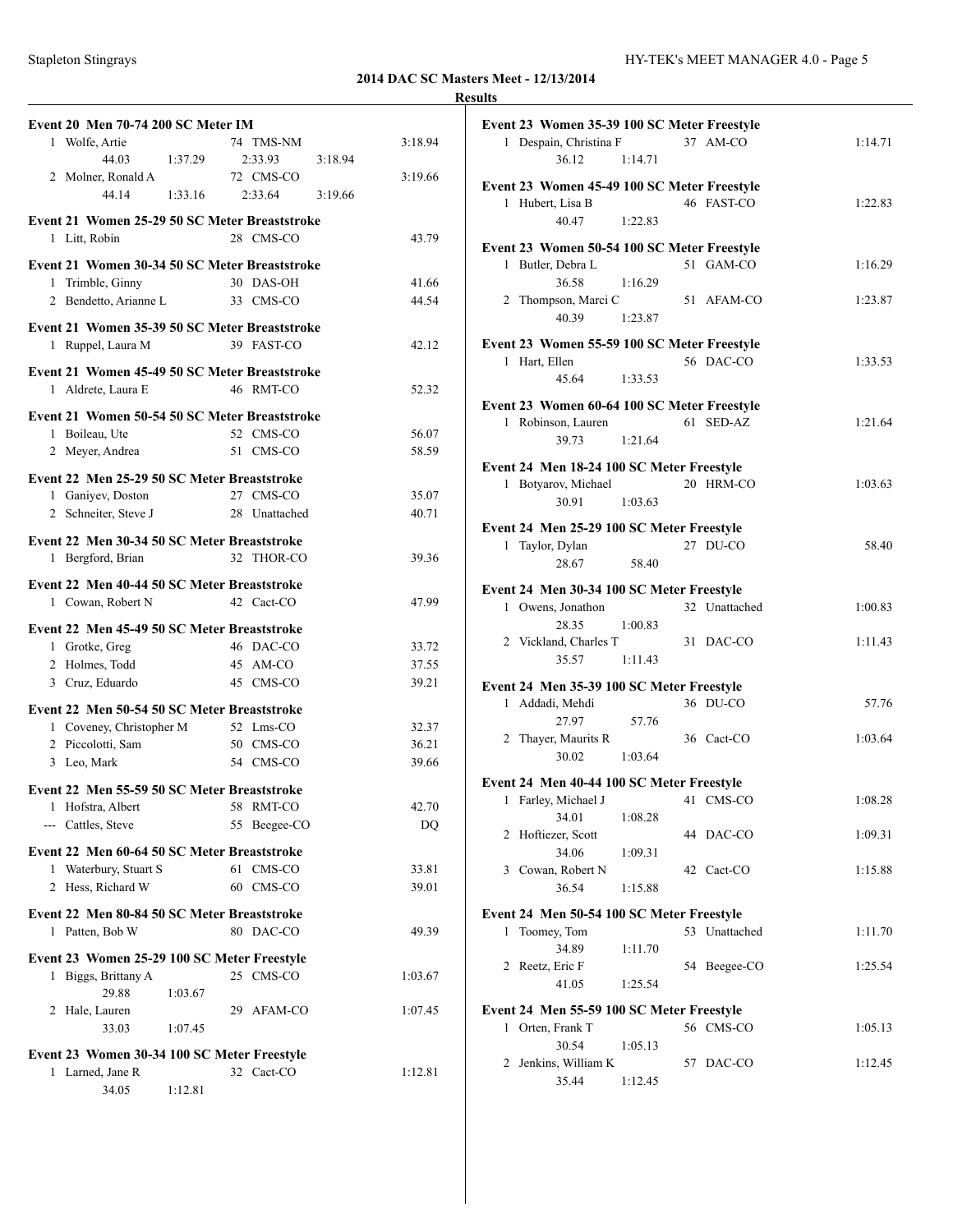|                                                                      |         |                       |         |         | <b>Results</b>                                            |                    |                    |                    |         |
|----------------------------------------------------------------------|---------|-----------------------|---------|---------|-----------------------------------------------------------|--------------------|--------------------|--------------------|---------|
| Event 24 Men 70-74 100 SC Meter Freestyle                            |         |                       |         |         | Event 27 Women 45-49 400 SC Meter Freestyle               |                    |                    |                    |         |
| 1 McDanal, Steven                                                    |         | 71 JAM-CO             |         | 1:51.12 | 1 McAfee, Karolyn                                         |                    | 46 CMS-CO          |                    | 5:36.92 |
| 52.76                                                                | 1:51.12 |                       |         |         | 39.47                                                     | 1:21.60            | 2:03.96            | 2:47.11            |         |
| Event 24 Men 75-79 100 SC Meter Freestyle                            |         |                       |         |         | 3:29.94                                                   | 4:13.28            | 4:55.79            | 5:36.92            |         |
| 1 Plummer, Mark A                                                    |         | 78 Cact-CO            |         | 1:38.82 | Event 27 Women 50-54 400 SC Meter Freestyle               |                    |                    |                    |         |
| 46.05                                                                | 1:38.82 |                       |         |         | 1 Thompson, Marci C                                       |                    | 51 AFAM-CO         |                    | 6:54.09 |
| Event 25 Women 25-29 50 SC Meter Backstroke                          |         |                       |         |         | 42.57                                                     | 1:33.32            | 2:27.31            | 3:21.40            |         |
| 1 Biggs, Brittany A                                                  |         | 25 CMS-CO             |         | 34.34   | 4:15.23                                                   | 5:09.73            | 6:03.69            | 6:54.09            |         |
|                                                                      |         |                       |         |         | Event 28 Men 30-34 400 SC Meter Freestyle                 |                    |                    |                    |         |
| Event 25 Women 30-34 50 SC Meter Backstroke                          |         |                       |         |         | 1 Girard, Alex J                                          |                    | 32 Squid-CO        |                    | 4:25.38 |
| 1 Bendetto, Arianne L                                                |         | 33 CMS-CO             |         | 37.00   | 32.10                                                     | 1:05.26            | 1:38.79            | 2:12.85            |         |
| Event 25 Women 35-39 50 SC Meter Backstroke                          |         |                       |         |         | 2:46.07                                                   | 3:19.66            | 3:52.63            | 4:25.38            |         |
| 1 Despain, Christina F                                               |         | 37 AM-CO              |         | 48.08   | 2 Batchelder, John R                                      |                    | 33 CMS-CO          |                    | 4:44.73 |
| Event 25 Women 45-49 50 SC Meter Backstroke                          |         |                       |         |         | 33.30                                                     | 1:08.88            | 1:45.46            | 2:22.20            |         |
| 1 Aldrete, Laura E                                                   |         | 46 RMT-CO             |         | 55.59   | 2:58.27                                                   | 3:34.35            | 4:10.03            | 4:44.73            |         |
|                                                                      |         |                       |         |         | Event 28 Men 40-44 400 SC Meter Freestyle                 |                    |                    |                    |         |
| Event 25 Women 50-54 50 SC Meter Backstroke                          |         |                       |         |         | 1 Hatch, Eric A                                           |                    | 40 CMS-CO          |                    | 5:15.11 |
| 1 Sappey, Collette H                                                 |         | 50 RMT-CO             |         | 34.18   | 36.16                                                     | 1:16.32            | 1:56.23            | 2:36.20            |         |
| 2 Boileau, Ute                                                       |         | 52 CMS-CO             |         | 46.21   | 3:16.15                                                   | 3:56.62            | 4:36.60            | 5:15.11            |         |
| Event 25 Women 55-59 50 SC Meter Backstroke                          |         |                       |         |         | 2 Cowan, Robert N                                         |                    | 42 Cact-CO         |                    | 5:58.64 |
| 1 Tatnall, Suzy C                                                    |         | 55 CMS-CO             |         | 37.03   | 42.70                                                     | 1:28.80            | 2:15.06            | 3:01.05            |         |
| 2 Kerr, Anne J                                                       |         | 58 GAM-CO             |         | 43.40   | 3:46.55                                                   | 4:31.76            | 5:16.82            | 5:58.64            |         |
|                                                                      |         |                       |         |         | Event 28 Men 45-49 400 SC Meter Freestyle                 |                    |                    |                    |         |
| Event 26 Men 30-34 50 SC Meter Backstroke<br>1 Bergford, Brian       |         | 32 THOR-CO            |         | 39.69   | 1 Holmes, Todd                                            |                    | 45 AM-CO           |                    | 5:21.53 |
|                                                                      |         |                       |         |         | 36.44                                                     | 1:16.41            | 1:57.76            | 2:39.81            |         |
| Event 26 Men 35-39 50 SC Meter Backstroke                            |         |                       |         |         | 3:21.20                                                   | 4:02.02            | 4:42.73            | 5:21.53            |         |
| 1 Caswell, Ian                                                       |         | 35 CMS-CO             |         | 29.26   |                                                           |                    |                    |                    |         |
| 2 Addadi, Mehdi                                                      |         | 36 DU-CO              |         | 30.49   | Event 28 Men 50-54 400 SC Meter Freestyle                 |                    |                    |                    |         |
| Event 26 Men 45-49 50 SC Meter Backstroke                            |         |                       |         |         | 1 Petersen, Craig R                                       |                    | 54 DU-CO           |                    | 4:40.58 |
| 1 Jimenez, Ignacio                                                   |         | 49 CMS-CO             |         | 31.65   | 33.10<br>2:56.62                                          | 1:08.81<br>3:31.71 | 1:44.95<br>4:06.27 | 2:21.07<br>4:40.58 |         |
|                                                                      |         |                       |         |         | 2 Toomey, Tom                                             |                    | 53 Unattached      |                    | 5:55.76 |
| Event 26 Men 50-54 50 SC Meter Backstroke<br>1 Leo, Mark             |         | 54 CMS-CO             |         | 39.79   | 38.33                                                     | 1:20.74            | 2:05.01            | 2:51.23            |         |
|                                                                      |         |                       |         |         | 3:39.62                                                   | 4:26.51            | 5:12.63            | 5:55.76            |         |
| Event 26 Men 55-59 50 SC Meter Backstroke                            |         |                       |         |         |                                                           |                    |                    |                    |         |
| 1 Brackett, Bill A                                                   |         | 56 DU-CO              |         | 32.27   | Event 28 Men 55-59 400 SC Meter Freestyle                 |                    |                    |                    |         |
| 2 Hofstra, Albert                                                    |         | 58 RMT-CO             |         | 43.89   | 1 McDonough, Jim                                          |                    | 59 Unattached      |                    | 6:33.56 |
| Event 26 Men 60-64 50 SC Meter Backstroke                            |         |                       |         |         | 42.38<br>4:01.43                                          | 1:29.70<br>4:53.55 | 2:19.59<br>5:45.47 | 3:10.26<br>6:33.56 |         |
| 1 Barrand, Mark                                                      |         | 62 DU-CO              |         | 35.20   |                                                           |                    |                    |                    |         |
|                                                                      |         |                       |         |         | Event 28 Men 65-69 400 SC Meter Freestyle                 |                    |                    |                    |         |
| Event 27 Women 25-29 400 SC Meter Freestyle                          |         |                       |         | 4:59.09 | 1 Burson, Bill                                            |                    | 69 Cact-CO         |                    | 6:12.30 |
| 1 Hale, Lauren<br>34.60                                              | 1:11.44 | 29 AFAM-CO<br>1:49.71 | 2:28.54 |         | 42.62                                                     | 1:29.08            | 2:16.64            | 3:04.62            |         |
| 3:06.29                                                              | 3:44.18 | 4:21.99               | 4:59.09 |         | 3:52.51                                                   | 4:40.00            | 5:26.82            | 6:12.30            |         |
| 2 Holman, Mary E                                                     |         | 28 CSST-CO            |         | 5:08.55 | Event 29 Women 25-29 100 SC Meter IM                      |                    |                    |                    |         |
| 36.29                                                                | 1:15.00 | 1:54.06               | 2:33.25 |         | 1 Litt, Robin                                             |                    | 28 CMS-CO          |                    | 1:32.54 |
| 3:12.50                                                              | 3:51.51 | 4:30.80               | 5:08.55 |         | 44.21                                                     | 1:32.54            |                    |                    |         |
| 3 Holman, Sara E                                                     |         | 28 CSST-CO            |         | 5:10.84 | Event 29 Women 30-34 100 SC Meter IM                      |                    |                    |                    |         |
| 36.01                                                                | 1:15.17 | 1:54.60               | 2:34.30 |         | 1 Trimble, Ginny                                          |                    | 30 DAS-OH          |                    | 1:19.46 |
| 3:13.81                                                              | 3:53.49 | 4:32.60               | 5:10.84 |         | 37.55                                                     | 1:19.46            |                    |                    |         |
|                                                                      |         |                       |         |         | 2 Larned, Jane R                                          |                    | 32 Cact-CO         |                    | 1:27.06 |
| Event 27 Women 30-34 400 SC Meter Freestyle<br>1 Bendetto, Arianne L |         | 33 CMS-CO             |         | 6:05.02 | 39.59                                                     | 1:27.06            |                    |                    |         |
| 39.49                                                                | 1:23.96 | 2:10.16               | 2:56.87 |         |                                                           |                    |                    |                    |         |
|                                                                      | 4:31.64 | 5:19.07               | 6:05.02 |         | Event 29 Women 35-39 100 SC Meter IM<br>1 Ruppel, Laura M |                    |                    |                    |         |
|                                                                      |         |                       |         |         |                                                           |                    | 39 FAST-CO         |                    | 1:19.83 |
| 3:43.71                                                              |         |                       |         |         | 37.73                                                     | 1:19.83            |                    |                    |         |